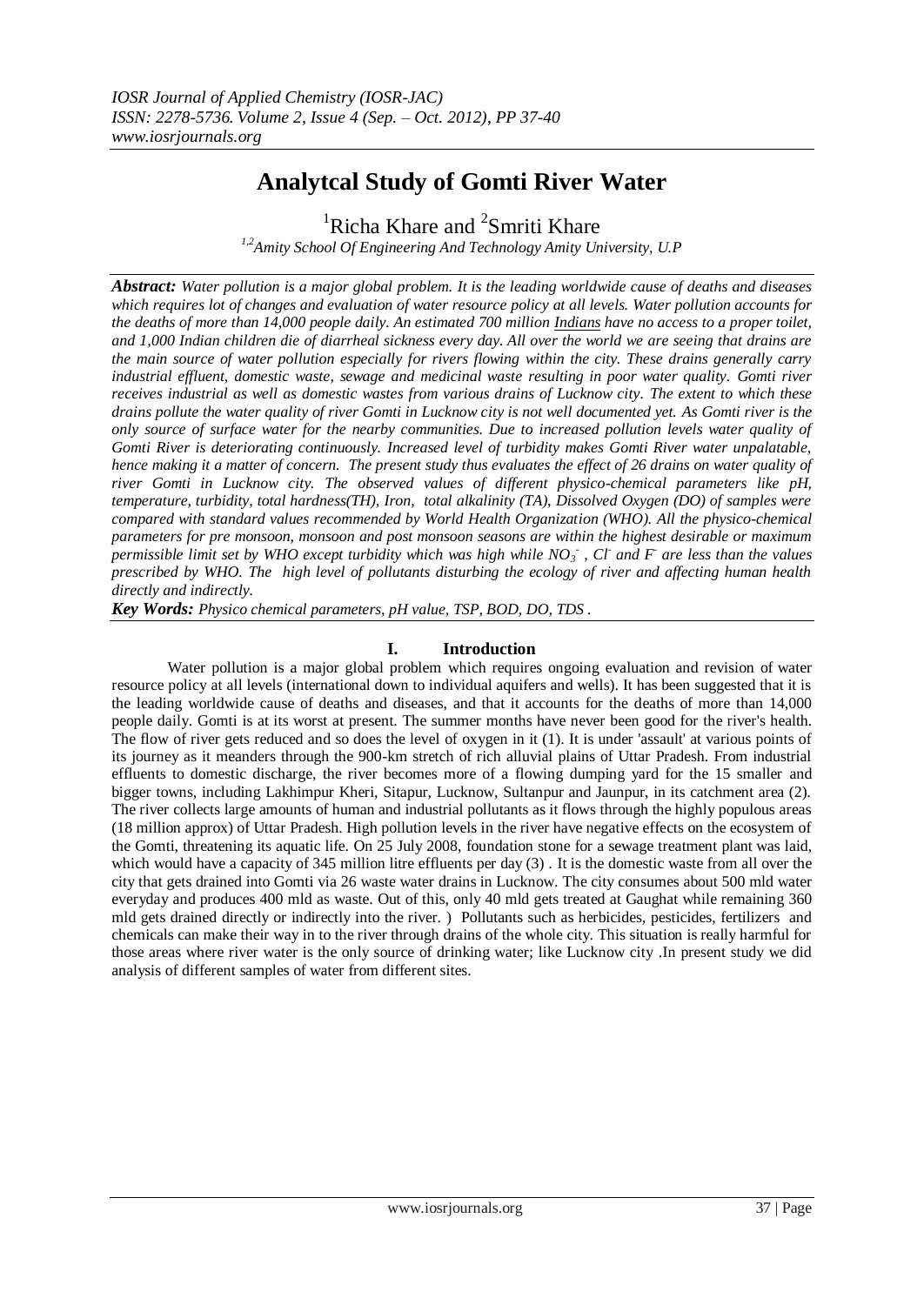

## **Experimental**

Water sample collected from different sites of Lucknow.

Sample 1- Gomti river water from Kukral drainage.

Sample 2- Municipal water supply from town area Indiranagar .

Sample 3- Gaughat river water.

Sample 4- Aqua guard purified water which is collected from town area Lucknow city.

Sample 5- Industrial waste water near CDRI.

Sample 6- Talkatora which is near industrial area.

During sampling pH and temperature were determined using pH meter and thermometer respectively. The laboratory analysis of samples were done using standard methods. Titrimetric method was used for the determination of total alkalinity. Complexometric method was used for determining chloride content, whereas EDTA titrimetric method was used for total hardness analysis (4).

|                         | Sample 1: Gomti river water from Kukral drainage |              |                       |               |                   |  |  |  |
|-------------------------|--------------------------------------------------|--------------|-----------------------|---------------|-------------------|--|--|--|
| No.                     | <b>Parameters</b>                                | <b>Units</b> | <b>Drinking Water</b> |               | <b>Experiment</b> |  |  |  |
|                         |                                                  |              | <b>WHO</b> Standard   |               | <b>Values</b>     |  |  |  |
|                         |                                                  |              |                       |               |                   |  |  |  |
|                         |                                                  |              | <b>HDL</b>            | <b>MPL</b>    |                   |  |  |  |
| $\mathbf{1}$            | <b>Colour</b>                                    |              |                       |               | <b>Colourless</b> |  |  |  |
| $\mathbf{2}$            | Odour                                            |              |                       |               | <b>Odourless</b>  |  |  |  |
| 3                       | <b>Temperature</b>                               | $\rm ^{0}C$  |                       |               | 30                |  |  |  |
| $\overline{\mathbf{4}}$ | pН                                               |              | $6.5 - 8.5$           | No relaxation | 7.7               |  |  |  |
| 5                       | <b>Alkalinity</b>                                | ppm          | 200                   | 500           |                   |  |  |  |
| 6                       | <b>Total Hardness</b>                            | ppm          | 300                   | 580           | 736.84            |  |  |  |
| 7                       | <b>Chloride</b>                                  | ppm          | 250                   | 1000          | 1065              |  |  |  |
|                         | <b>Content</b>                                   |              |                       |               |                   |  |  |  |
| 8                       | <b>Dissolved</b>                                 | ppm          | $\overline{2}$        | 6             | 1.2               |  |  |  |
|                         | Oxygen                                           |              |                       |               |                   |  |  |  |

|                                                  | П. | <b>Results</b> |  |
|--------------------------------------------------|----|----------------|--|
| Sample 1: Gomti river water from Kukral drainage |    |                |  |

**-The average values of physico-chemical parameters. HDL: Highest Desirable Limit MPL: Maximum Permissible Limit**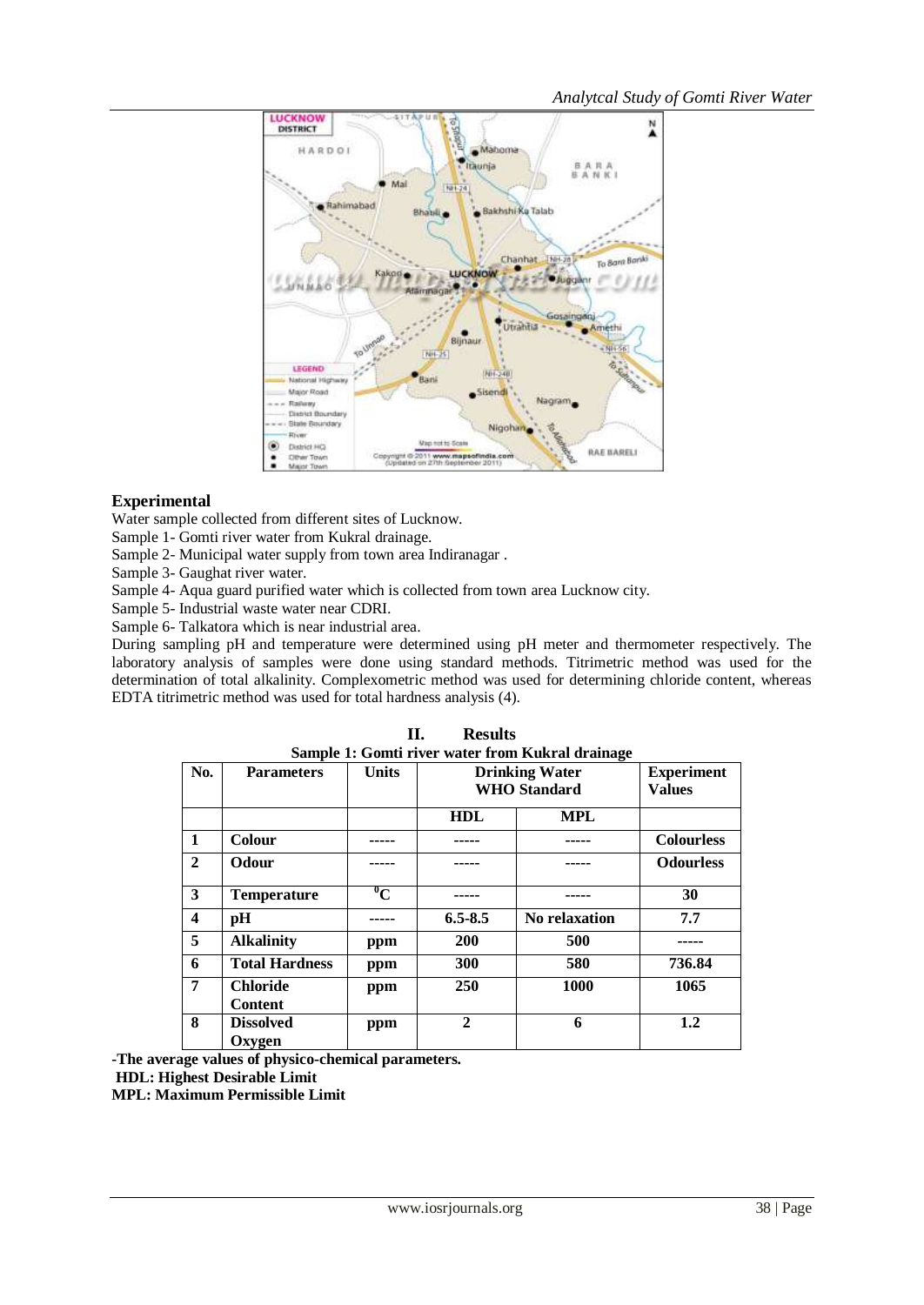| No.          | <b>Parameters</b>       | Units       | <b>Drinking Water</b><br><b>WHO</b> Standard |               | Experiment<br>Values |
|--------------|-------------------------|-------------|----------------------------------------------|---------------|----------------------|
|              |                         |             | HDL                                          | MPL           |                      |
|              | Colour                  |             | -----                                        |               | Colourless           |
| $\mathbf{2}$ | Odour                   | ----        | -----                                        |               | <b>Odourless</b>     |
| 3            | Temperature             | $\rm ^{0}C$ |                                              |               | 30                   |
|              | pH                      |             | $6.5 - 8.5$                                  | No relaxation | 7.0                  |
| 5            | Alkalinity              | ppm         | 200                                          | 600           | المستنبذ             |
| 6            | <b>Total Hardness</b>   | ppm.        | 300                                          | 600           | 800                  |
|              | <b>Chloride Content</b> | ppm.        | 250                                          | 1000          | 200                  |
| 8            | Dissolved Oxygen        | ppm.        |                                              |               | 3.7                  |

**Sample 2 : Municipal water supply from town area Indiranagar**

**-The average values of physico-chemical parameters.**

**HDL: Highest Desirable Limit**

**MPL: Maximum Permissible Limit**

| No.            | <b>Parameters</b>       | Units | <b>Drinking Water</b><br><b>WHO</b> Standard |                 | Experiment<br><b>Values</b> |
|----------------|-------------------------|-------|----------------------------------------------|-----------------|-----------------------------|
|                |                         |       | HDL                                          | <b>MPL</b>      |                             |
|                | Colour                  |       | -----                                        |                 | Colourless                  |
| $\overline{2}$ | Odour                   | ----  | -----                                        | $\qquad \qquad$ | Odourless                   |
| 3              | Temperature             | °C    | -----                                        |                 | 30                          |
| $\overline{4}$ | pH                      |       | $6.5 - 8.5$                                  | No relaxation   | 7.2                         |
| 5              | <b>Alkalinity</b>       | ppm   | 200                                          | 600             |                             |
| 6              | <b>Total Hardness</b>   | ppm   | 300                                          | 600             | 510                         |
|                | <b>Chloride Content</b> | ppm   | 250                                          | 1000            | 378                         |
| 8              | Dissolved Oxygen        | ppm   |                                              | 6               | 4.2                         |

**-The average values of physico-chemical parameters.**

**HDL: Highest Desirable Limit**

**MPL: Maximum Permissible Limit**

**Aqua guard purified water which is collected from town area Lucknowcity** Parameters Units **Drinking Water** Experiment No. **WHO** Standard **Values** HDL **MPL** Colourless  $\mathbf{1}$ Colour  $\overline{2}$ **Odourless** Odour  $\sigma$  $\overline{\mathbf{3}}$ Temperature 30  $6.5 - 8.5$  $7.2$  $\overline{4}$ No relaxation pН Alkalinity 5 200 600 ppm **Total Hardness** 380  $\boldsymbol{6}$ 300 600 ppm  $\overline{7}$ **Chloride Content** 250 905.25 ppm 1000 Dissolved Oxygen  $\overline{\mathbf{8}}$  $\overline{\mathbf{2}}$ 6  $3.6$ ppm

**Sample 4**

**-The average values of physico-chemical parameters.**

**HDL: Highest Desirable Limit**

**MPL: Maximum Permissible Limit**

| <b>Industrial waste water near CDRI</b> |                    |                           |                                            |               |                     |  |  |
|-----------------------------------------|--------------------|---------------------------|--------------------------------------------|---------------|---------------------|--|--|
| No.                                     | <b>Parameters</b>  | Units                     | <b>Experiment</b><br><b>Drinking Water</b> |               |                     |  |  |
|                                         |                    |                           | <b>WHO</b> Standard                        | <b>Values</b> |                     |  |  |
|                                         |                    |                           |                                            |               |                     |  |  |
|                                         | <b>Colour</b>      | -----                     | -----                                      | -----         | <b>Dirty Yellow</b> |  |  |
| $\overline{2}$                          | <b>Odour</b>       |                           | ----                                       |               | <b>Foul Smell</b>   |  |  |
|                                         |                    |                           |                                            |               |                     |  |  |
|                                         | <b>Temperature</b> | $\mathbf{0}_{\mathbf{C}}$ |                                            |               | 30                  |  |  |

**Sample 5**